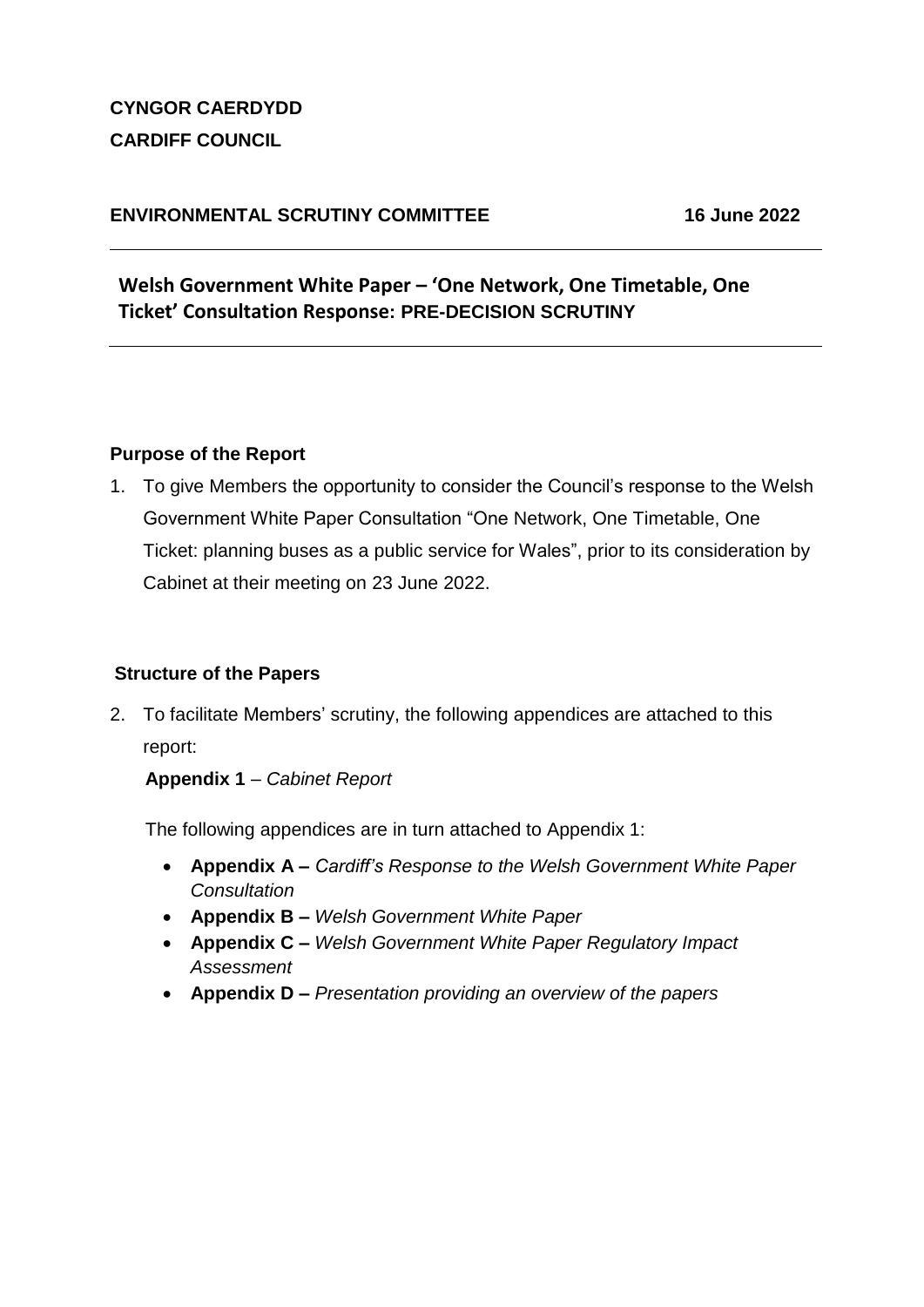## **Scope of Scrutiny**

- 3. At their meeting on 23 June 2022, the Cabinet will consider the Councils response to the Welsh Governments formal White Paper consultation that runs between 31 March 2022 and 24 June 2022.
- 4. The White Paper sets out, on a national basis, proposals for public transport bus services to better plan and grow the bus network, to ensure it meets public need, maximises the value for the investment in bus services and breaks the reliance on private cars.
- 5. The White Paper sets out to:
	- Require the franchising of bus services across Wales
	- Allow local authorities to create new municipal bus companies
	- Relax restrictions on existing municipal bus companies to put them on the same footing as new ones
	- 6. During this scrutiny, Members have the opportunity to explore:
		- The Welsh Government Consultation White Paper
		- The Council's response to the Consultation
		- The recommendations to Cabinet.

#### **Background – Cardiff Bus**

7. Cardiff City Transport Services (Cardiff Bus) was created following the enactment of the Transport Act 1985 (the 1985 Act) which reformed local authority bus operations by establishing limited companies. The intention was that the municipal companies would operate at arms length but that their shares would be owned by local authorities. This is the case with Cardiff Bus which was created as a wholly owned company of the Council**.**. As stated in **point 32** of **Appendix 1** in Wales, only Newport and Cardiff Council retained municipal ownership of their respective operators.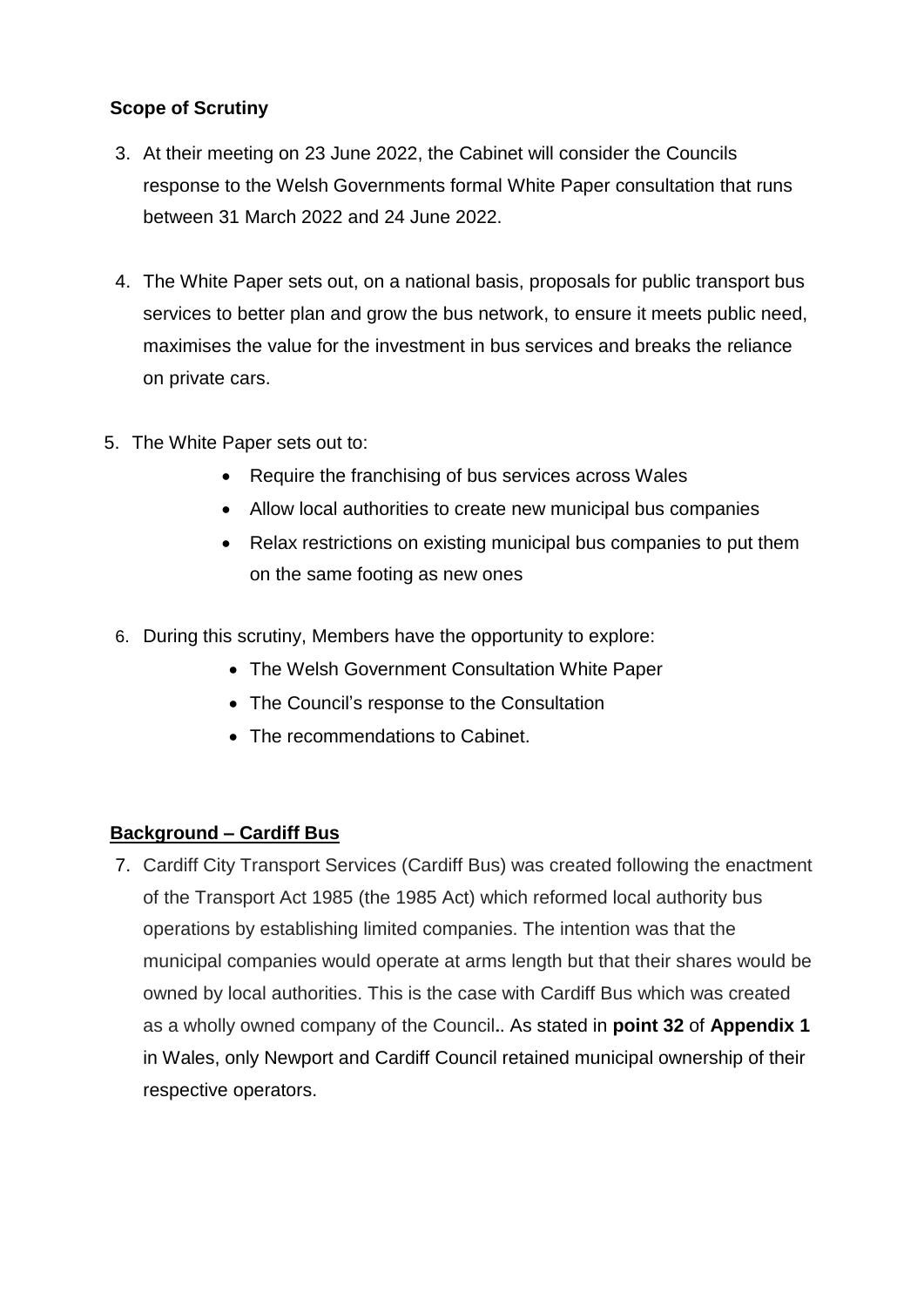8. The White Paper seeks to promote municipal ownership of bus companies and through legislation remove the current ban on new municipal bus operations. However, as set out in **point 51** and **52** of **Appendix 1**, the Council's response is that the White Paper does not provide enough detail to give Cardiff Council assurance that its interests in the Municipal Bus Company would be protected.

# **Background – Cardiff's Transport White Paper & Cardiff Bus Strategy Development**

- 9. The Transport White Paper, approved by Cabinet in January 2020, includes a commitment to low-carbon transport and contains a target to double the numbers travelling by bus between 2018 and 2030, from 10% commuters to 20% of commuters. The One Planet Cardiff Strategy sets a target for 100% low emission taxis and buses by 2027.
- 10.In July 2021, Cabinet approved the undertaking of a public consultation to develop and inform a Bus Strategy for Cardiff. The papers presented to the Environmental Scrutiny Committee prior to Cabinet consideration of the Bus Strategy consultation, detailed that until the Covid pandemic, bus ridership in Cardiff had remained relatively stable, primarily due to population growth. However, the pandemic led to public transport numbers falling to approximately 10% in April 2020; and as of Summer 2021, transport numbers rose to approximately 60% pre-Covid levels. In addition, as of Summer 2021, bus service frequency had returned to 100% of pre-Covid levels.
	- 11.As Committee Members will be aware, the pandemic had a significant impact on public transport and in response, the Welsh Government provided financial assistance to bus companies via the Bus Emergency Scheme (BES) - which was operational between April 2020 to 31 July 2022.
	- 12.However, as detailed in **point 4** of **Appendix 1**, ongoing funding to support bus companies is being arranged under BES3.0 as bus usership has not yet returned to pre-covid levels.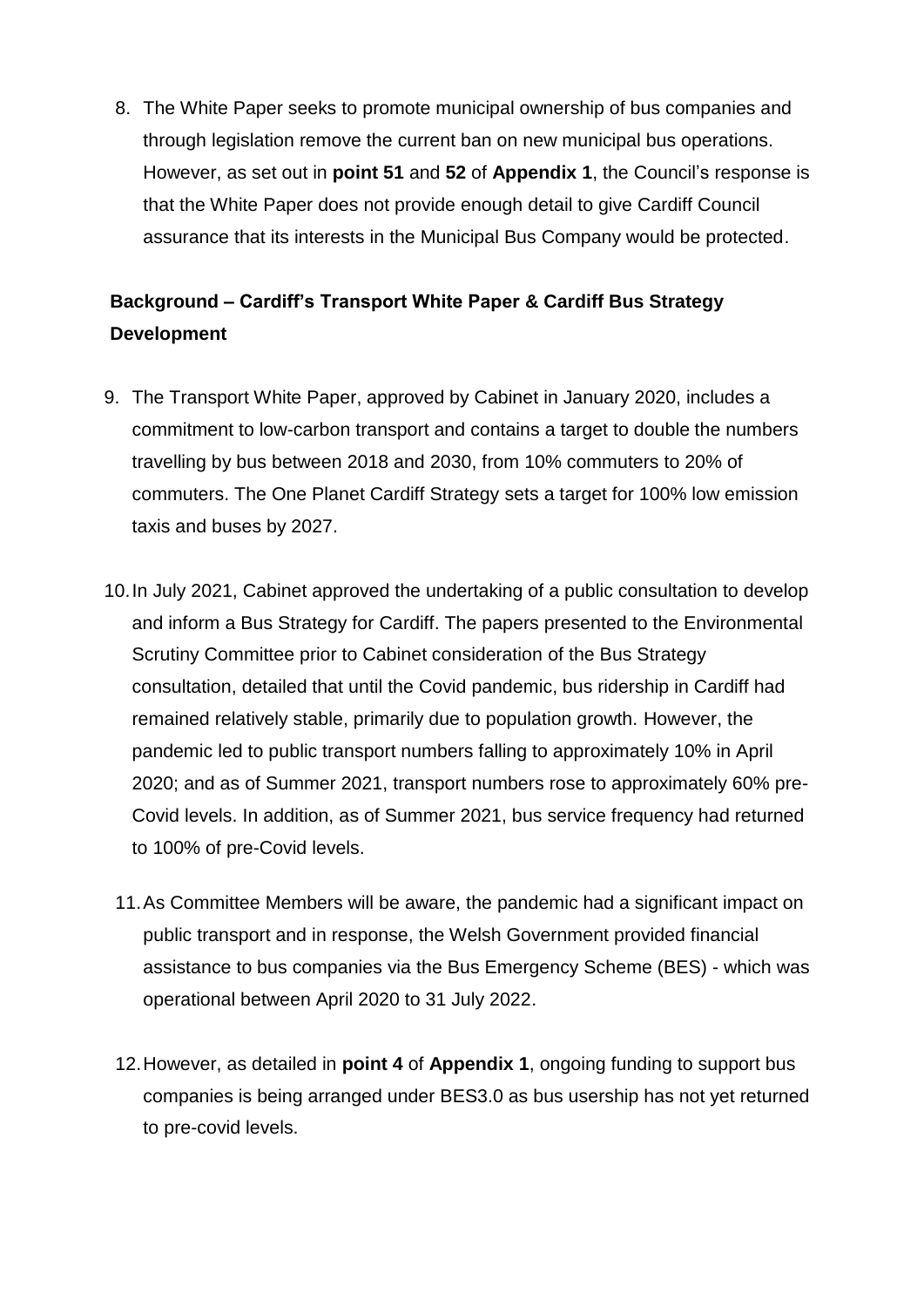- 13.As part of the consultation for a Cardiff Bus Strategy, a number of strategic actions were identified to transform bus services. These strategic actions were entitled 'Big Moves' and are as follows:
	- **Big Move 1: Complete the Bus Interchange**
	- **Big Move 2: Create New Priority Bus 'Smart' Corridors**
	- **Big Move 3: City Centre Package**
	- **Big Move 4: Metro Integration, Integrated Ticketing and Information Package**
	- **Big Move 5: Fares**
	- **Big Move 6: Review of Bus Network Governance arrangements for the medium and long term**
	- **Big Move 7: Creating a Better Customer Experience**
	- **Big Move 8: A Low Emission/Zero Carbon Bus Fleet**
	- **Big Move 9: Integration of Schools Transport**
- 14.Committee Members are to note, that as detailed in **point 11** of **Appendix 1,** a draft Bus Strategy, which will have been informed by the July 2021 consultation, will be considered by Cabinet by December 2022.
- 15.For background purposes, the Cardiff Transport White Paper considered by this Committee in January 2020 can be found [here,](https://cardiff.moderngov.co.uk/documents/s37195/Cabinet%2023%20January%202020%20Transport%20White%20Paper%20App%201.pdf?LLL=0) and the proposals to initiate a consultation for the Cardiff Bus Strategy [here.](https://cardiff.moderngov.co.uk/documents/s50351/Cabinet%2015%20July%202021%20Bus%20Strategy%20App.pdf?LLL=0)
- 16.In addition, the letter detailing the full comments and observations from this Committee's consideration of the bus strategy consultation, along with the Cabinet response, can be found [here.](https://cardiff.moderngov.co.uk/documents/b16682/Correspondence%20following%20the%20Committee%20Meeting%2006th-Jul-2021%2016.30%20Environmental%20Scrutiny%20Committe.pdf?T=9&LLL=0) And the Committee's observations following their consideration of the Cardiff Transport White Paper can be found [here,](https://cardiff.moderngov.co.uk/documents/b12789/Correspondence%20Following%20Committee%20Meeting%2021st-Jan-2020%2016.30%20Environmental%20Scrutiny%20Committee.pdf?T=9&LLL=0) from pages 7 to 10.

#### **Welsh Government Consultation - One network, One timetable, One ticket: Planning buses as a public service for Wales**

- 17. The focus of this scrutiny is to consider the Welsh Government's White Paper consultation, and the Council's proposed response.
- 18.The proposals contained in the White Paper seek to establish a new policy environment for the funding and delivery of bus services on a national basis. As a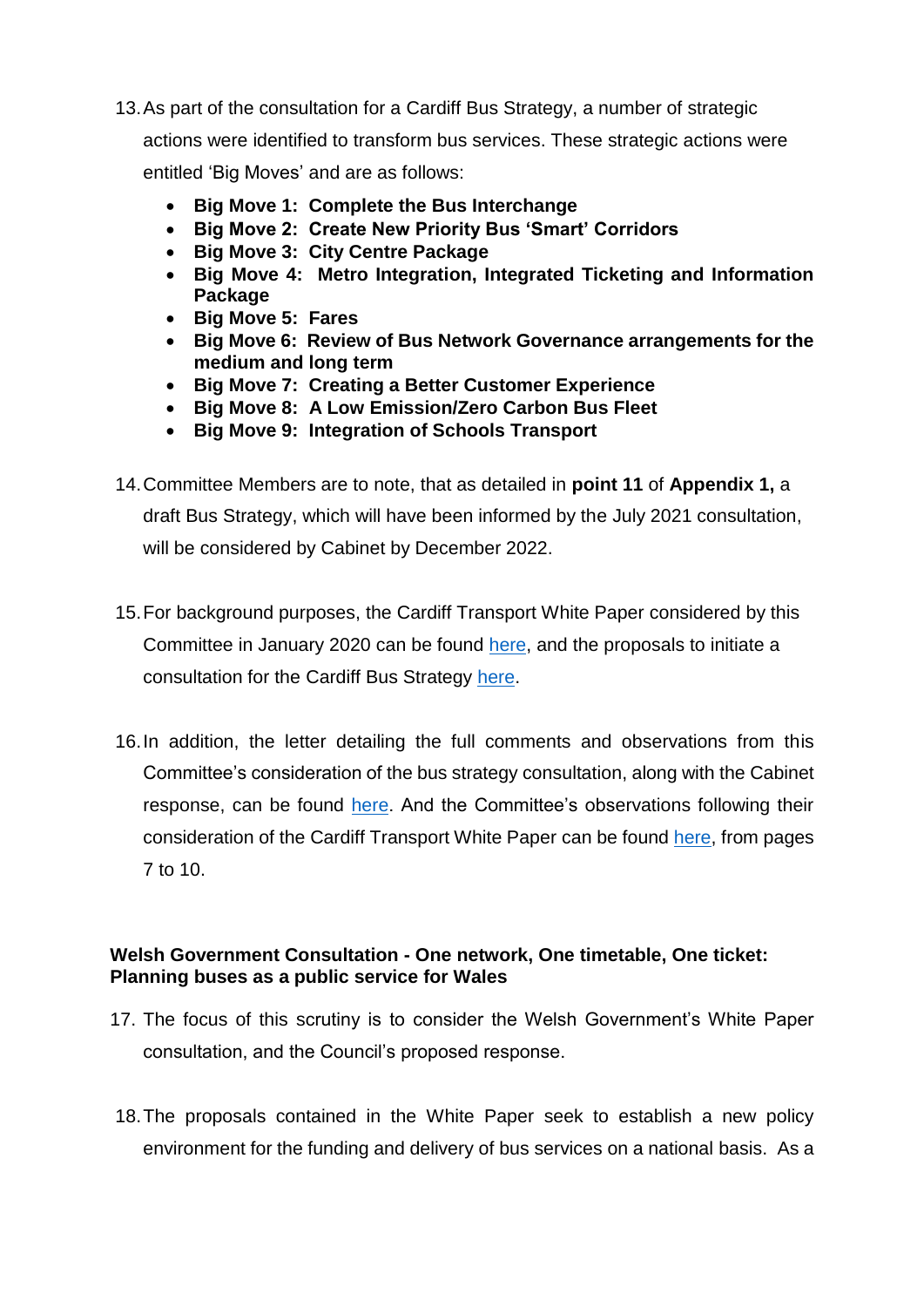result, it proposes a legislative change which would affect the current role of the Council in the delivery of bus services.

- 19.**Point 17** of **Appendix 1,** states that overall, the objectives proposed in the White Paper are agreed by the Council and align closely to the Council's Transport White Paper 2020, One Planet Cardiff Strategy and Local Development Plan. However, as detailed in the Council's response to the consultation (**Appendix 2**) there are issues relating to the Welsh Government's proposals which require careful consideration.
- 20.Those issues identified within the Council's response are:
	- **The Franchise Model: Balancing Local Control and System Coordination** (Points 20 – 26 of Appendix 1)
	- **Approach to Funding** (Points 27 – 31 of Appendix 1)
	- **Municipal bus companies and 'operators of last resort'** (Points 32 -41 of Appendix 1)
	- **Decarbonisation - fleet renewal** (Point 42 of Appendix 1)
	- **Bus Depot Facilities** (Point 43 of Appendix 1)
	- **Bus Passengers Charter** (Point 44 of Appendix 1)
	- **Fares, ticketing and information provision**  (Points 45 -48 of Appendix 1)
	- **Impact on Local Authority Finances and Resources** (Points 49 – 50 of Appendix 1)
- 21.Committee Members are reminded to consider the Council's proposed response and to provide their comment and observation.

#### **Proposed Recommendations to Cabinet**

22.The report to Cabinet contains the following recommendations:

- *'Note the Welsh Government White Paper and its proposals for changes in the governance arrangements for bus services'*
- *'Approve the consultation response in Appendix A'*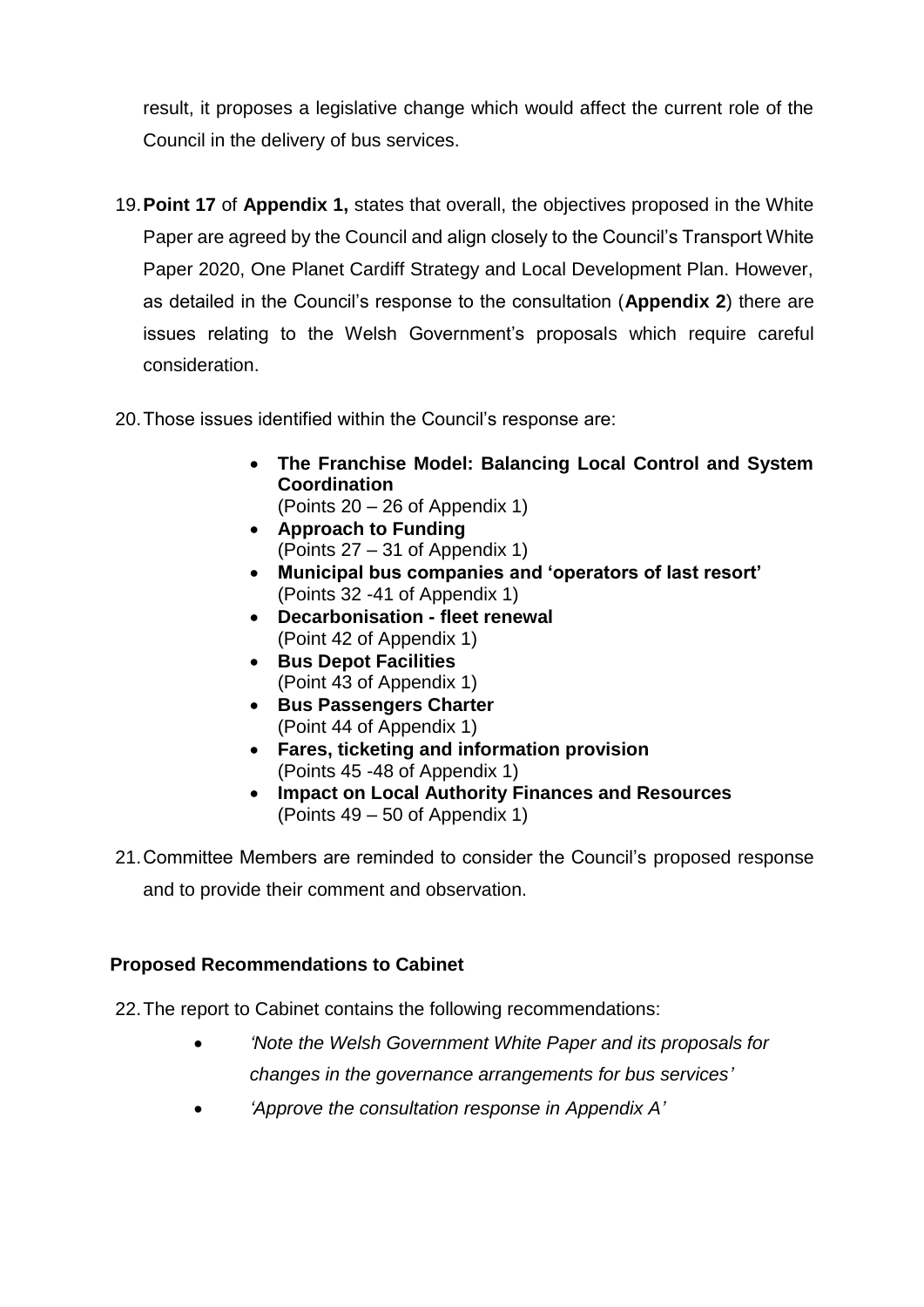- *'Authorise the Director of Planning, Transport & Environment to submit the final consultation response after agreement with the Cabinet Member for Transport.'*
- *'Note Cardiff's Bus Improvement Programme'*

#### **Way Forward**

23.Councillor Dan De' Ath (Cabinet Member –Transport & Strategic Planning) will be invited to make a statement and answer questions. Andrew Gregory (Director of Planning, Transport and Environment), Jason Dixon (Operational Manager – Transport Development and Network Management) and Claire Moggridge (Operational Manager - Network Management) will also attend to present the presentation attached at Appendix D and answer Members' questions.

## **Legal Implications**

The Scrutiny Committee is empowered to enquire, consider, review and recommend but not to make policy decisions. As the recommendations in this report are to consider and review matters, there are no direct legal implications. However, legal implications may arise if and when the matters under review are implemented with or without any modifications. Any report with recommendations for decision that goes to Cabinet/Council will set out any legal implications arising from those recommendations. All decisions taken by or on behalf of the Council must (a) be within the legal powers of the Council; (b) comply with any procedural requirement imposed by law; (c) be within the powers of the body or person exercising powers on behalf of the Council; (d) be undertaken in accordance with the procedural requirements imposed by the Council e.g. Scrutiny Procedure Rules; (e) be fully and properly informed; (f) be properly motivated; (g) be taken having regard to the Council's fiduciary duty to its taxpayers; and (h) be reasonable and proper in all the circumstances.

#### **Financial Implications**

The Scrutiny Committee is empowered to enquire, consider, review and recommend but not to make policy decisions. As the recommendations in this report are to consider and review matters, there are no direct financial